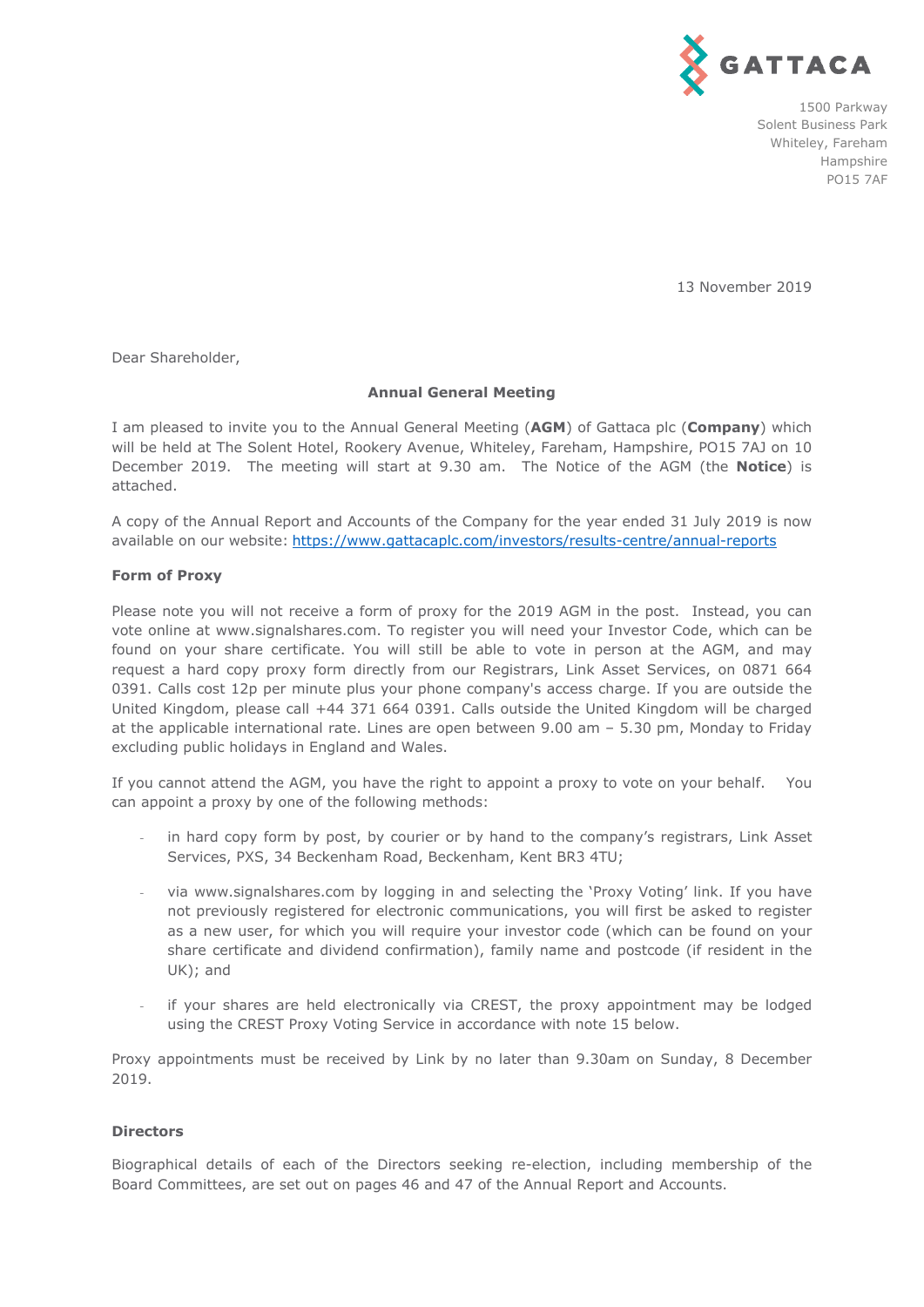

### **Recommendation**

The directors consider all the resolutions in the Notice are in the best interests of the Company and its shareholders as a whole and unanimously recommend that you vote in favour of them, as they will do in respect of their shareholdings.

Yours faithfully,

**Patrick Shanley**  Chairman

**e:** cosec@gattacaplc.com **w:** www.gattacaplc.com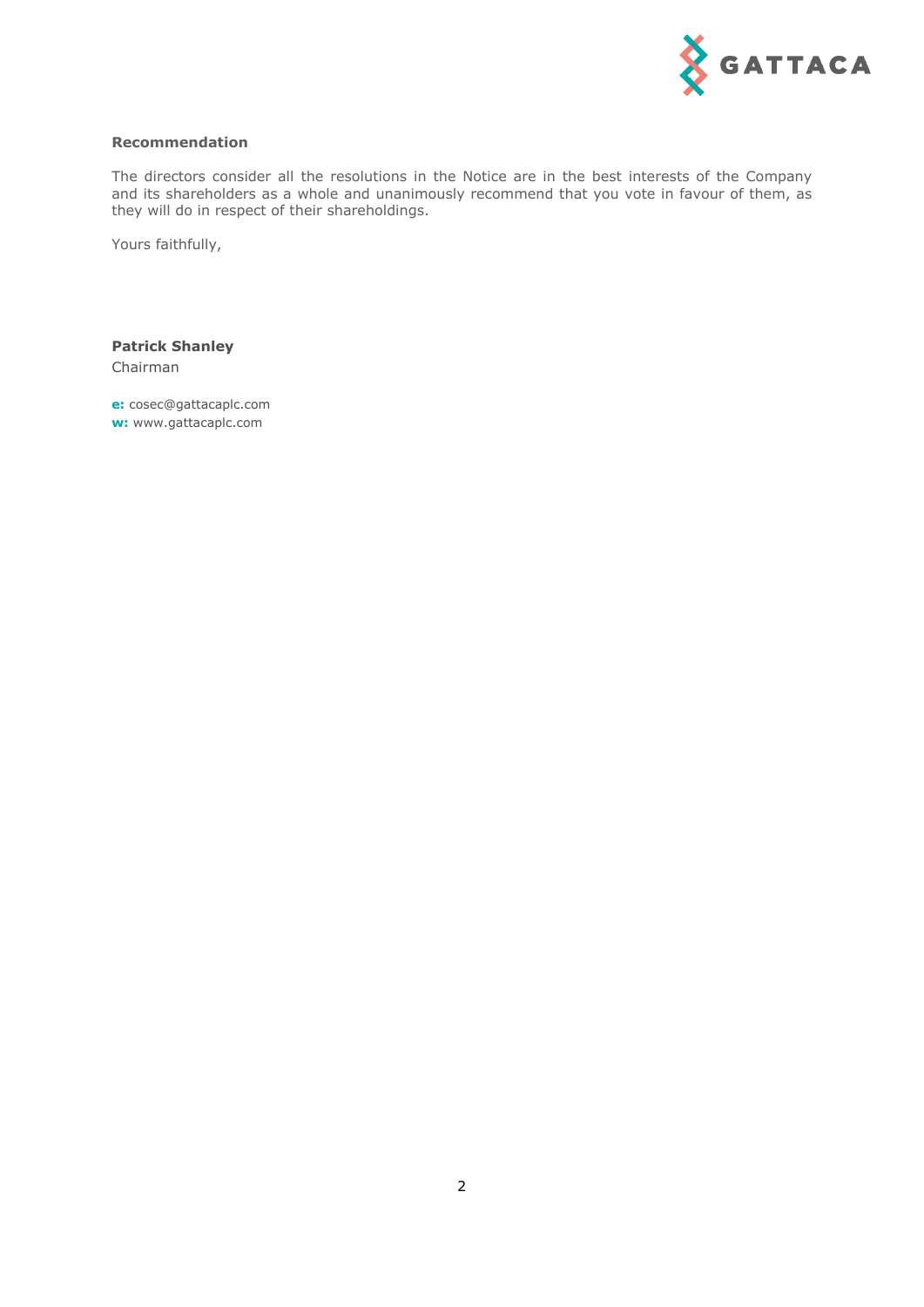

### **Notice of Annual General Meeting**

**Notice is hereby given that the Annual General Meeting (the Meeting) of Gattaca plc (Company) will be held at The Solent Hotel, Rookery Avenue, Whiteley, Fareham, Hampshire, PO15 7AJ on 10 December 2019 at 9.30 am to transact the business set out in the resolutions below.** 

Resolutions 1 to 11 (inclusive) are proposed as ordinary resolutions. For each of these to be passed, more than half of the votes cast must be in favour of the resolution.

Resolutions 12 and 13 are proposed as special resolutions. For each of these to be passed, at least three-quarters of the votes cast must be in favour of the resolution.

### **For further information on all resolutions, please refer to the Explanatory Notes which can be found on page 6.**

### **Resolutions**

Annual Report and Accounts

1. To receive and adopt the Company's annual accounts for the financial year ended 31 July 2019 together with the Directors' Report and Auditors' Report on those accounts.

#### Remuneration

2. To approve on an advisory basis for three years from the date of the Meeting the Directors' Remuneration Policy, the full text of which available on our website https://www.gattacaplc.com/sites/gattaca/files/wysiwyg/Executive%20Remuneration%20P olicy%20Summary%20Nov%202019.pdf

### **Directors**

- 3. To re-elect Patrick Shanley as a Director of the Company.
- 4. To re-elect Kevin Freeguard as a Director of the Company.
- 5. To re-elect Salar Farzad as a Director of the Company.
- 6. To re-elect Richard Bradford as a Director of the Company.
- 7. To re-elect David Lawther as a Director of the Company.
- 8. To re-elect George Materna as a Director of the Company.

#### Auditors

- 9. To re-appoint PwC LLP as auditors of the Company, to hold office until the conclusion of the next meeting at which accounts are laid before the Company in general meeting.
- 10. To authorise the directors to determine the remuneration of the auditors.

#### Directors' Authority to Allot Shares

11. That in substitution of all existing powers the directors are hereby generally and unconditionally authorised for the purposes of Section 551 of the Companies Act 2006 (Act) to exercise all the powers of the Company to allot shares in the Company or grant rights to subscribe for or convert any security into shares in the Company (such shares and rights to subscribe for or to convert any security into shares of the Company being "relevant securities") up to the aggregate nominal amount of  $£107,616$ . The authority hereby conferred shall expire, unless previously varied, renewed or revoked by the Company in general meeting, on the date of the Company's next Annual General Meeting or 18 months after the passing of this resolution, whichever occurs first, provided that the Company may, prior to such expiry, make an offer or agreement which would or might require relevant securities to be allotted after such expiry in which case the directors may allot such securities pursuant to such offer or agreement as if such authority had not expired;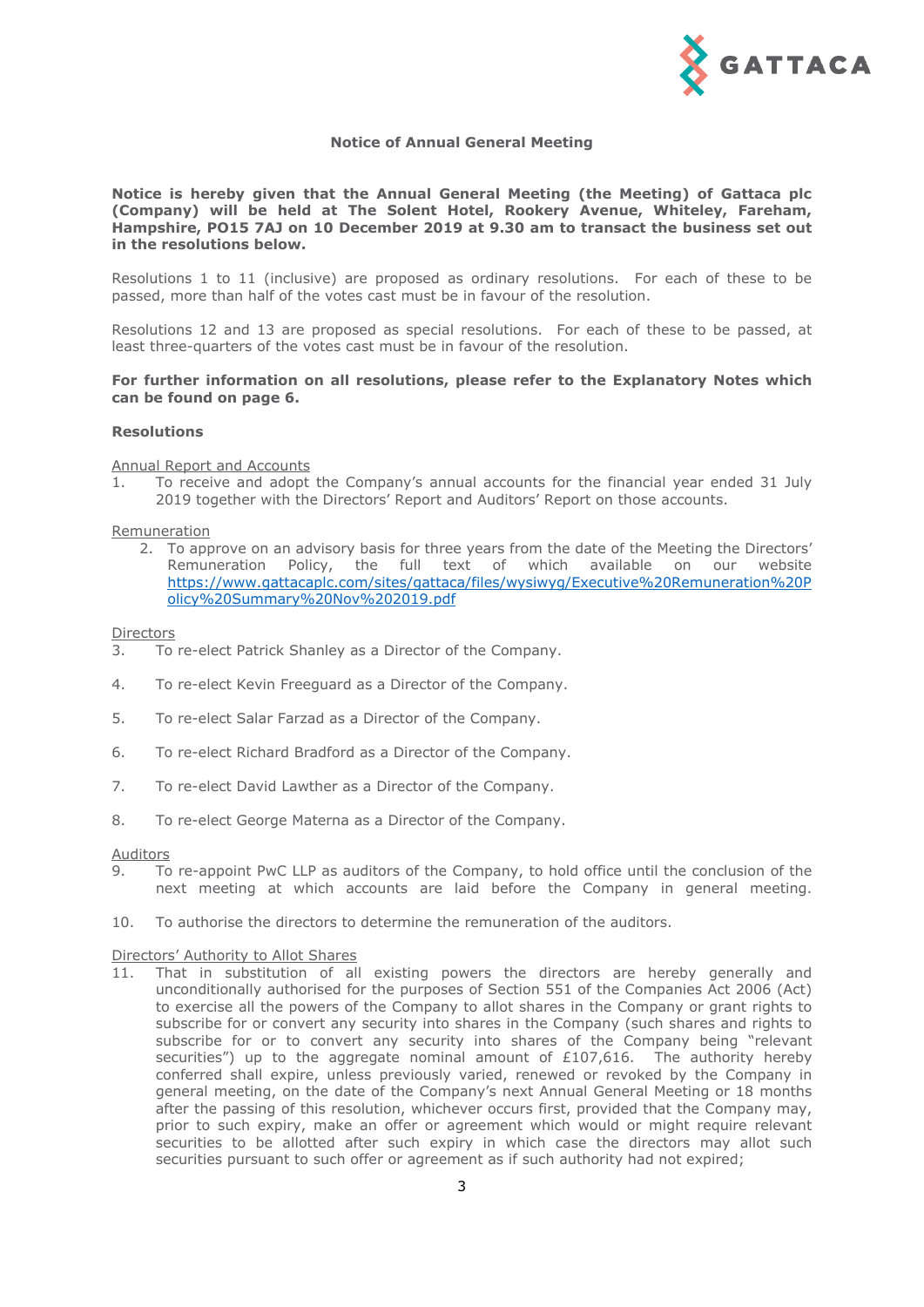

#### Disapplication of pre-emption rights

- 12. That subject to the passing of resolution 11, and in substitution of all existing powers, the directors are hereby empowered pursuant to Section  $570(1)$  of the Act to allot equity securities (as defined in Section 560(1) of the Act) for cash as if Section 561(1) of the Act did not apply to any such allotment provided that:
	- (a) the power conferred hereby shall expire on the date of the next Annual General Meeting of the Company or 18 months after the passing of this resolution, whichever occurs first unless renewed, extended, varied or revoked by the Company in general meeting;
	- (b) the Company may before such expiry make an offer or agreement which would or might require equity securities to be allotted after such expiry and the directors may allot equity securities in pursuance of such offer or agreement as if the power conferred hereby had not expired; and
	- (c) is limited to:
		- (i) allotments of equity securities where such securities have been offered (whether by way of a rights issue, open offer or otherwise) to holders of ordinary shares in the Company's capital in proportion (as nearly as may be) to their existing holdings of ordinary shares but subject to the Directors having a right to make such exclusions or other arrangements in connection with the offer as they deem necessary or expedient to deal with equity securities representing fractional entitlements and/or legal or practical problems under the laws of, or the requirements of any recognised regulatory body or any stock exchange in, any territory;
		- (ii) the allotment of equity securities pursuant to the terms of The Gattaca plc Long Term Incentive Plan or The Gattaca plc Share Incentive Plan or any other employees' share option scheme approved by the members in general meeting;
		- (iii) allotments of equity securities for cash otherwise than pursuant to paragraph (c)(i) above up to an aggregate nominal amount of £16,142.

### **Authority to purchase own shares**

- 13. That the Company be generally and unconditionally authorised for the purposes of Section 701 of the Act to make market purchases (as defined in Section 693(4) of that Act) of ordinary shares of the Company provided that:
	- (a) the maximum aggregate number of ordinary shares which may be purchased is 3,228,483;
	- (b) the minimum price which may be paid for each ordinary share is its nominal value;
	- (c) the maximum price (excluding expenses) which may be paid for any ordinary share does not exceed 105% of the average middle market quotations for an ordinary share as derived from the AIM appendix to the Daily Official List of the London Stock Exchange plc for the five business days immediately preceding the day on which the share is contracted to be purchased; and
	- (d) this authority shall expire at the conclusion of the next Annual General Meeting of the Company or 18 months after the passing of this resolution, whichever occurs first, unless such authority is renewed prior to that time (except in relation to the purchase of ordinary shares the contract for which was concluded before the expiry of such authority and which might be executed wholly or partly after such expiry).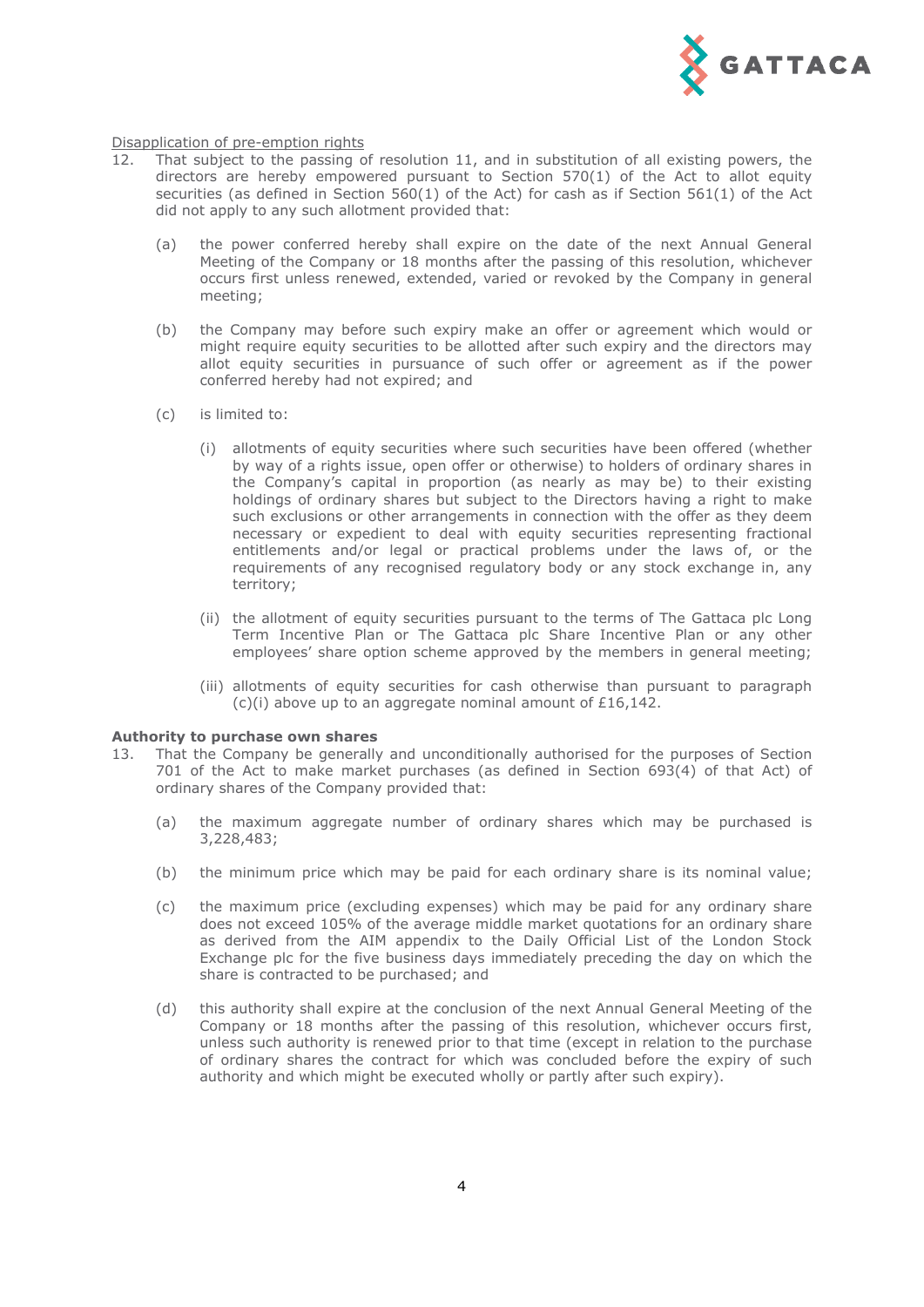

By order of the Board

**Salar Farzad**  Chief Financial Officer

Registered Office: 1450 Parkway Solent Business Park Whiteley Fareham Hampshire PO15 7AF

13 November 2019

Registered in England and Wales No. 4426322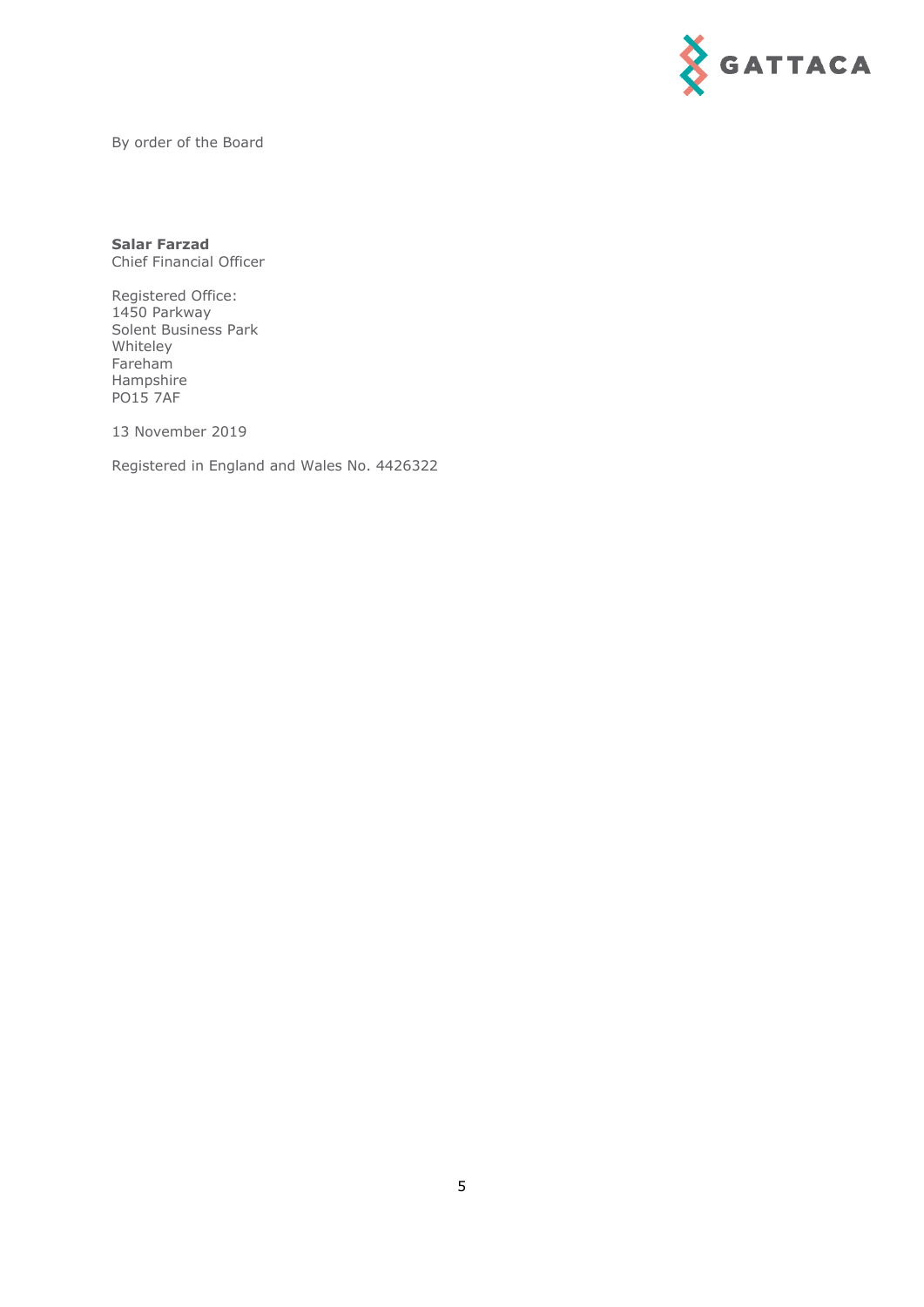

## **Explanatory Notes**

An explanation of each of the resolutions is set out below:

## **Company's Annual Report and Accounts**

Resolution 1 is to receive and consider the Company's annual accounts for the financial year ended 31 July 2019 together with the directors' report and auditors' report on those accounts (which are enclosed with this letter).

## **Remuneration**

Resolution 2 is to approve the Directors' Remuneration Policy (the Policy), the full text of which is available on our website

https://www.gattacaplc.com/sites/gattaca/files/wysiwyg/Executive%20Remuneration%20Policy%2 0Summary%20Nov%202019.pdf

This vote is advisory and the Directors' entitlement to receive remuneration is not conditional on it. The rationale for the new Policy is set out in full in the Remuneration Committee Chair's letter and the policy section of the Remuneration Committee's Report.

## **Directors**

Resolutions 3 to 8 are to approve the re-election of the Directors of the Board.

The Company's articles of association require that all those non-executive directors who have been in office for three years or more since their election or last re-election must retire at each AGM. As a Board, in line with corporate governance best practice, all executive and non-executive directors have agreed to retire annually at the AGM and seek re-election.

The Nominations Committee, which considers the balance of the Board and the mix of skills, knowledge and experience of its members, has considered and recommends to the Board the appointment of all of the Directors of the Company standing for re-election.

The Chairman confirms that all the directors seeking re-election continue to perform effectively in promoting the success of the Company.

Biographical details of each of the Directors seeking re-election, including membership of the Board Committees, are set out on pages 46 and 47 of the Annual Report and Accounts.

## **Auditors**

Resolution 9 is to approve the re-appointment of PwC LLP. The Auditors will hold office until the conclusion of the next general meeting at which accounts are laid.

Resolution 10 is to authorise the directors to determine the remuneration of the Auditors and the audit fees.

## **Allotment of unissued share capital**

Resolution 11 is proposed to authorise the directors' limited authority to exercise the powers of the Company to allot ordinary shares in the capital of the Company without the prior consent of shareholders for a period expiring on the earlier of the next AGM of the Company or 18 months from the passing of the resolution.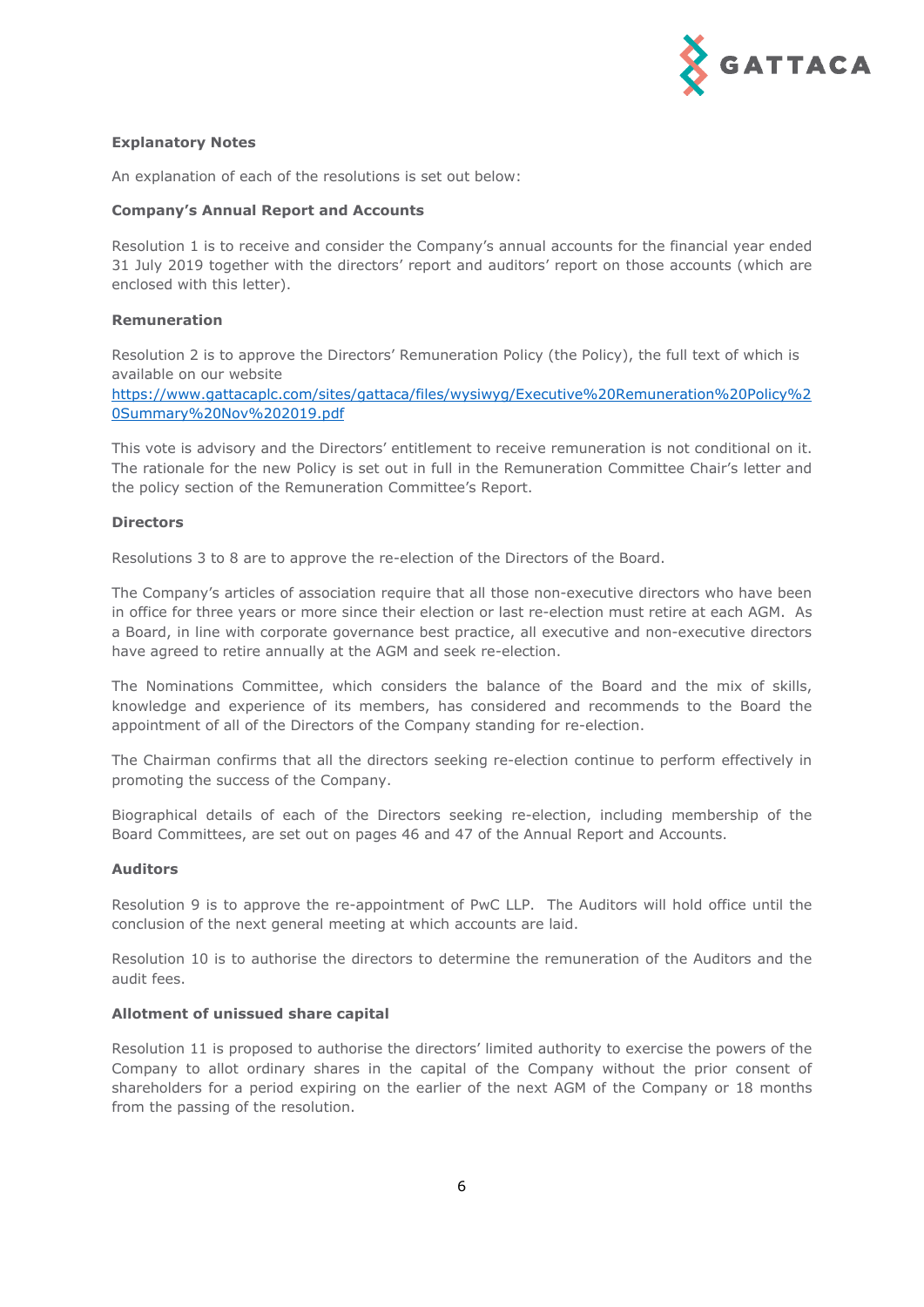

## **Dis-application of pre-emption rights**

Resolution 12 is proposed to confer on the directors' restricted power to allot shares (or sell any shares which the Company may purchase and hold in treasury) without first offering them to existing shareholders in proportion to their existing shareholding.

### **Approval of market purchases of ordinary shares**

Resolution 13 is to approve the authority of the Company to purchase its own shares in the market. This authority limits the purchase by the Company of up to 3,228,483 ordinary shares at a minimum price of £0.01 and a maximum price not exceeding 105% of the average middle market quotation as derived from the AIM appendix to the Daily Official List of the London Stock Exchange for the five business days immediately preceding the date on which the shares are contracted to be purchased.

The directors intend to use this authority only after careful consideration, taking into account prevailing market conditions and the overall position of the Company. The directors will only purchase such shares after taking into account the effects on earnings per share, underlying business performance and whether any such purchase is in the best interests of shareholders.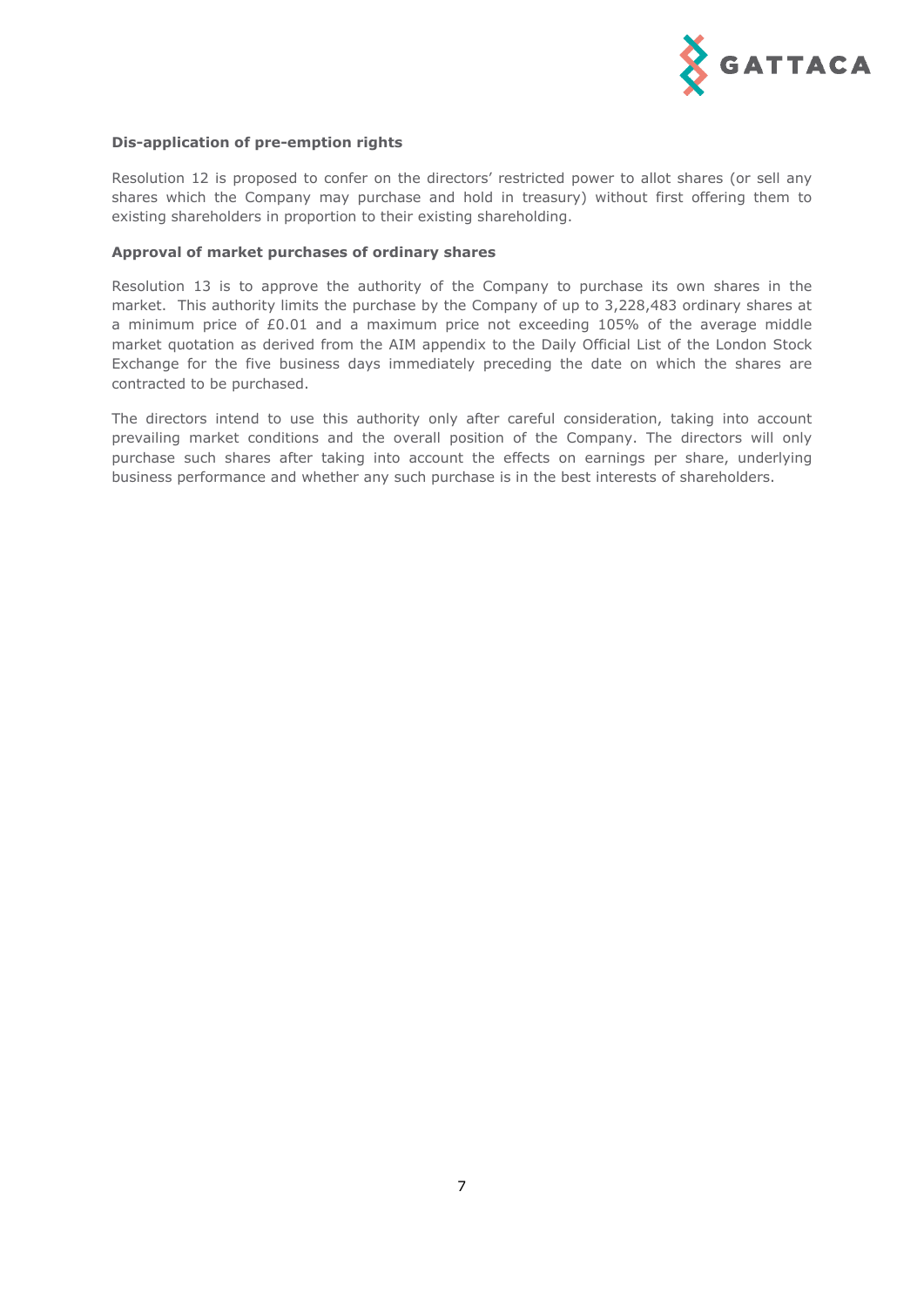

### **Notes regarding Proxy voting**

- 1. As a member of the Company you are entitled to appoint one or more proxies to exercise all or any of your rights to attend, speak and vote at a general meeting of the Company. You can only appoint a proxy using the procedures set out in these notes.
- 2. A proxy does not need to be a member of the Company but must attend the meeting to represent you. To appoint as your proxy a person other than the Chairman of the meeting, insert their full name in the box. If you sign and return this proxy form with no name inserted in the box, the Chairman of the meeting will be deemed to be your proxy. Where you appoint as proxy someone other than the Chairman, you are responsible for ensuring that they attend the meeting and are aware of your voting intentions.
- 3. You may appoint more than one proxy provided each proxy is appointed to exercise rights attached to different shares. You may not appoint more than one proxy to exercise rights attached to any one share. To appoint more than one proxy you may photocopy the proxy form. Please indicate the proxy holder's name and the number of shares in relation to which they are authorised to act as your proxy (which, in aggregate, should not exceed the number of shares held by you). Please also indicate if the proxy instruction is one of multiple instructions being given. All forms must be signed and should be returned together in the same envelope.
- 4. To direct your proxy how to vote on the resolutions mark the appropriate box with an 'X'. To abstain from voting on a resolution select the relevant vote withheld box. A vote withheld is not a vote in law, which means that the vote will not be counted in the calculation of votes for or against the resolution. If no voting indication is given, your proxy will vote or abstain from voting at his or her discretion. Your proxy will vote (or abstain from voting) as he or she thinks fit in relation to any other matter which is put before the general meeting.
- 5. To be effective, the form of proxy, duly completed, together with any power of attorney under which it is executed or a notarially certified copy of it (failing previous registration with the Company), must be lodged with the Company's Registrar, Link Asset Services, PXS, 34 Beckenham Road, Beckenham, Kent, BR3 4TU to arrive not later than 9.30am on Sunday, 8 December 2019 by one of the following methods:
	- in hard copy form by post, by courier or by hand to the company's registrars, Link Asset Services, PXS, 34 Beckenham Road, Beckenham, Kent BR3 4TU;
	- via www.signalshares.com by logging in and selecting the 'Proxy Voting' link. If you have not previously registered for electronic communications, you will first be asked to register as a new user, for which you will require your investor code (which can be found on your share certificate and dividend confirmation), family name and postcode (if resident in the UK); and
	- if your shares are held electronically via CREST, the proxy appointment may be lodged using the CREST Proxy Voting Service in accordance with note 14 below.
- 6. An individual member or attorney must sign this form. In the case of a member which is a company, this form of proxy must be executed under its common seal or signed on its behalf by a duly authorised attorney or a duly authorised officer of the corporation.
- 7. In the case of joint holders, the vote of the senior holder who tenders a vote, whether in person or by proxy, will be accepted to the exclusion of the votes of any of the joint holders. For these purposes, seniority is determined by the order in which the names stand in the register of members in respect of the joint holding.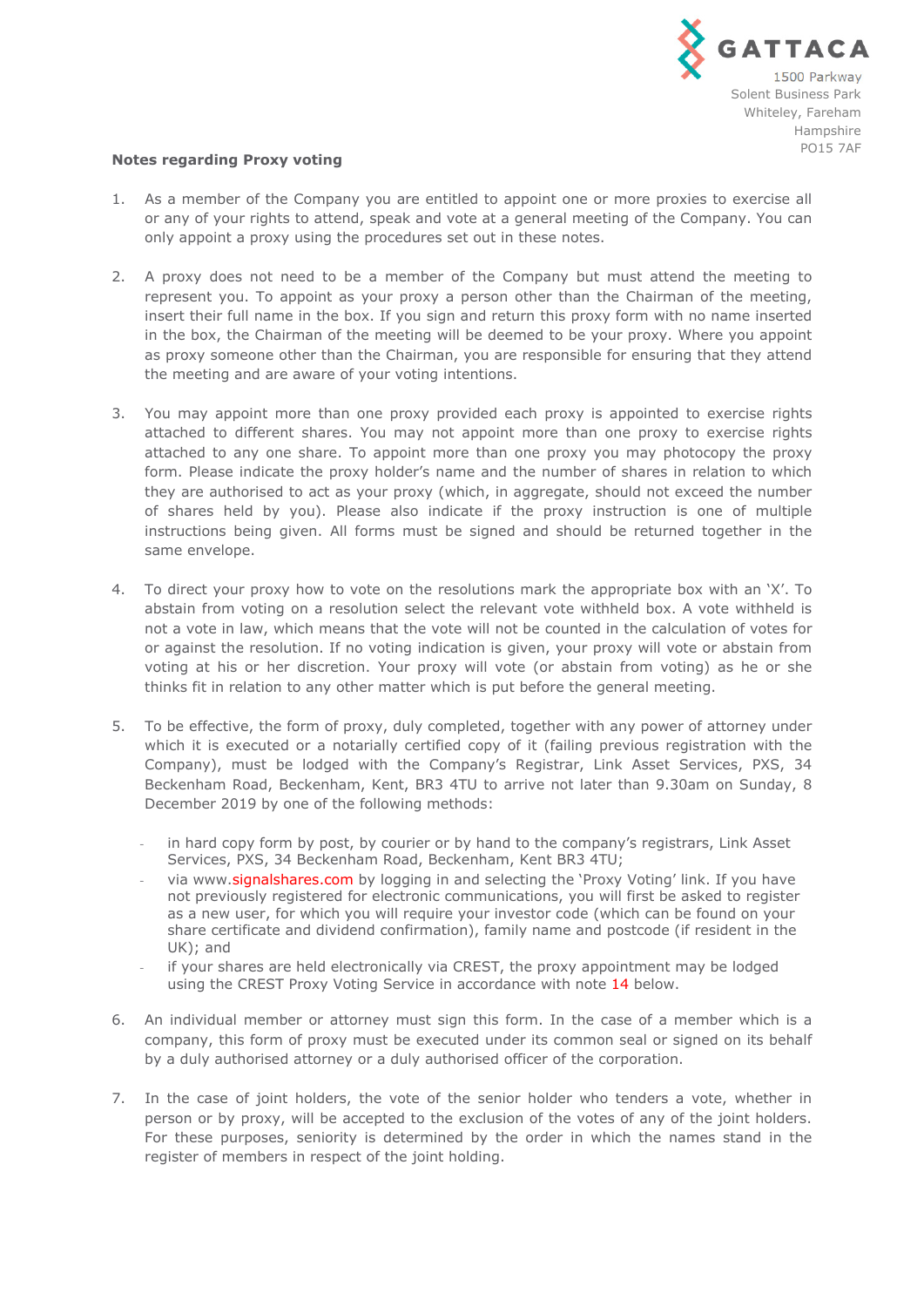

- 8. To change your proxy instructions simply submit a new proxy appointment using the methods set out above. Note that the cut-off time for receipt of proxy appointments (see above) also applies in relation to amended instructions; any amended proxy appointment received after the relevant cut-off time will be disregarded. Where you have appointed a proxy and would like to change the instructions using another form of proxy, please contact the Company's Registrar, Link Asset Services, PXS, 34 Beckenham Road, Beckenham, Kent, BR3 4TU.
- 9. If you submit more than one valid proxy appointment, the appointment received last before the latest time for the receipt of proxies will take precedence.
- 10. In order to revoke a proxy instruction you will need to inform the Company by sending a signed hard copy notice clearly stating your intention to revoke your proxy appointment to the Company's Registrar, Link Asset Services, PXS, 34 Beckenham Road, Beckenham, Kent, BR3 4TU to arrive not later than 9.30am on Sunday 8 December 2019.
- 11. In the case of a member which is a company, the revocation notice must be executed under its common seal or signed on its behalf by a duly authorised attorney or a duly authorised officer of the corporation. Any power of attorney or any such authority under which the revocation notice is signed or a notarially certified copy of it (failing previous registration with the Company) must be included with the revocation notice.
- 12. Appointment of a proxy does not preclude you from attending the meeting and voting in person. If you have appointed a proxy and attend the meeting in person, your proxy appointment will automatically be terminated.
- 13. Except as provided above, members who have general queries about the meeting should write to Link Asset Services, PXS 34 Beckenham Road, Beckenham, Kent, BR3 4TU, telephone 0871 664 0391 (Calls cost 12p per minute plus your phone company's access charge. If you are outside of the United Kingdom, please call +44 371 664 0391. Calls outside the United Kingdom will be charged at the applicable international rate. Lines are open from 9am to 5.30pm, Monday to Friday, excluding public holidays in England and Wales), or email shareholderenquiries@linkgroup.co.uk. No other means of communication will be accepted.

You may not use any electronic address provided either:

- (a) in the Notice of Annual General Meeting; or
- (b) any related documents (including the Chairman's letter and the Form of Proxy),

to communicate with the Company for any purposes other than those expressly stated.

14. CREST members who wish to appoint a proxy or proxies through the CREST electronic proxy appointment service may do so for the general meeting (and any adjournment thereof) by following the procedures described in the CREST Manual. CREST personal members or other CREST sponsored members (and those CREST members who have appointed a voting service provider) should refer to their CREST sponsor or voting service provider, who will be able to take the appropriate action on their behalf.

In order for a proxy appointment or instruction made by means of CREST to be valid, the appropriate CREST message (a "CREST Proxy Instruction") must be properly authenticated in accordance with Euroclear specifications and must contain the information required for such instructions, as described in the CREST Manual. The message (regardless of whether it relates